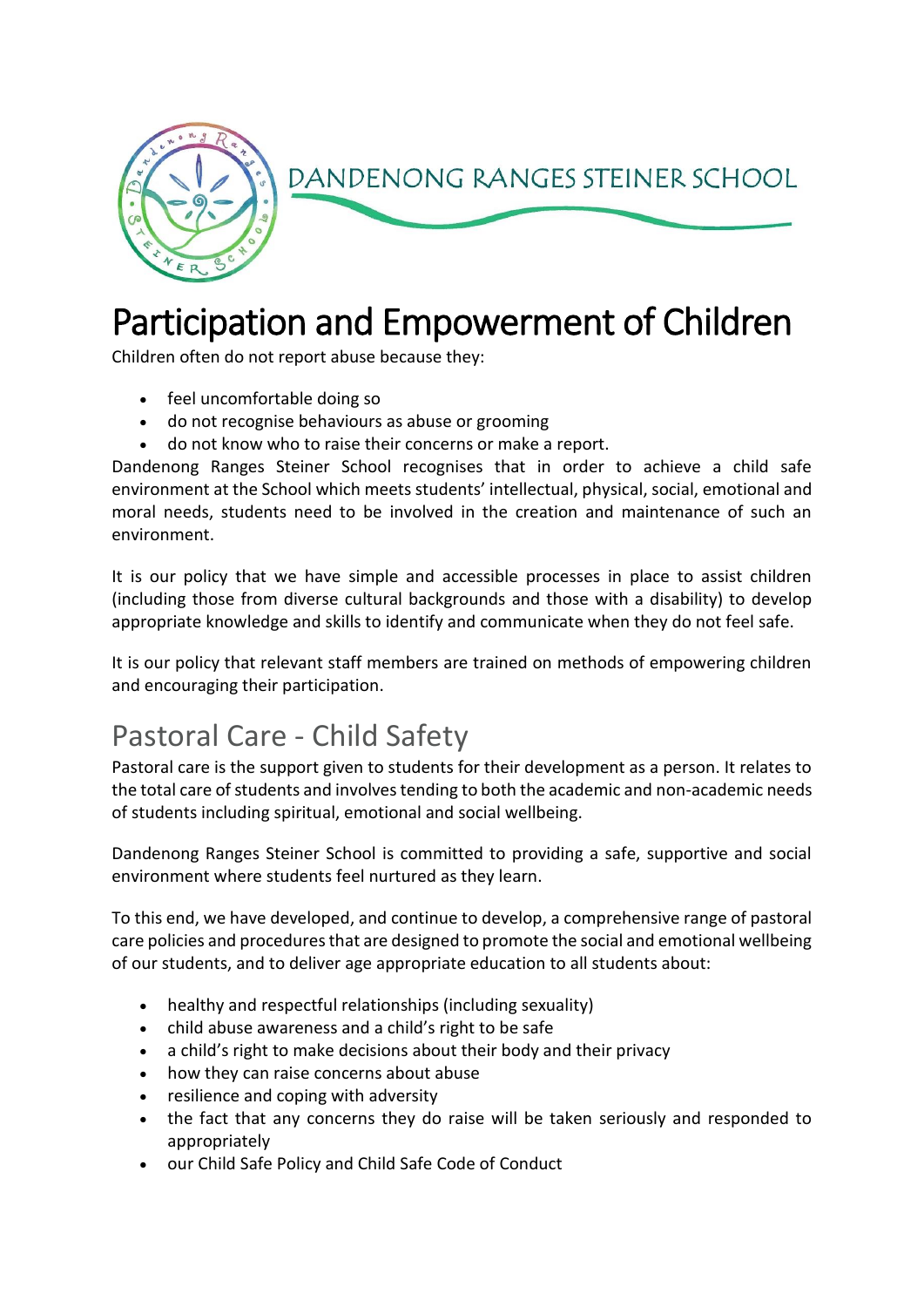• standards of behaviour for students.

We are committed to ensuring that child abuse reporting procedures are age-appropriate, simple, and accessible for all children including children from culturally diverse backgrounds and children with a disability.

Students are encouraged to provide feedback about child safety and protection issues at the School and the School conducts student focus groups and organises student surveys about various safety issues at the School, including Child Safety. The School takes all student contributions seriously and actively looks for ways to implement improvements to its Child Safety Program to reflect these contributions.

Information about these topics, as well as other child safety and wellbeing topics, is made available to all students through various age-appropriate pastoral care initiatives as well as communications such as through the School's newsletter. Child safety and wellbeing topics are also incorporated into the School's curriculum.

## Students with a Disability

The School has an obligation to students with a disability to ensure that they are afforded the same level of educational and pastoral care as any other student at the School and considers how each policy and procedure the School establishes and implements may affect students with a disability.

Dandenong Ranges Steiner School is committed to ensuring that we fulfil our legal obligations including those related to discrimination and disability standards (refer to our [Disability](https://drss.complispaceprimary.com.au/module/51/page/b3b8ce5a-25dc-4e40-a6cf-b12e295e5b61.md)  [Discrimination](https://drss.complispaceprimary.com.au/module/51/page/b3b8ce5a-25dc-4e40-a6cf-b12e295e5b61.md) policy).

The School recognises that students with a disability will not only require additional assistance to participate and engage in School activities in a safe and supportive manner, but also that there are specific Child Safety risks that arise in relation to students with a disability. Managing these risks may include for example, stricter screening procedures and training for staff who assist students who require help with personal activities such as toileting or dressing.

Students with a disability at the School may also require varied reporting avenues or systems to students without a disability, and the School has considered this when creating and implementing our [Procedures for Responding to and Reporting Allegations of Child Abuse.](https://drss.complispaceprimary.com.au/module/53/page/94e76c02-f4c2-432b-b7b2-c4ecefc56db9.md) When supporting a student with a disability who has been impacted by child abuse, it is critical that the School considers:

- the chronological age, developmental age and cognitive function of the student in order to tailor developmentally appropriate support strategies
- the student's vulnerability to ongoing abuse when considering the need to make a further report and/or implement further risk mitigation strategies.

## Students with a Disability

The School has an obligation to students with a disability to ensure that they are afforded the same level of educational and pastoral care as any other student at the School and considers